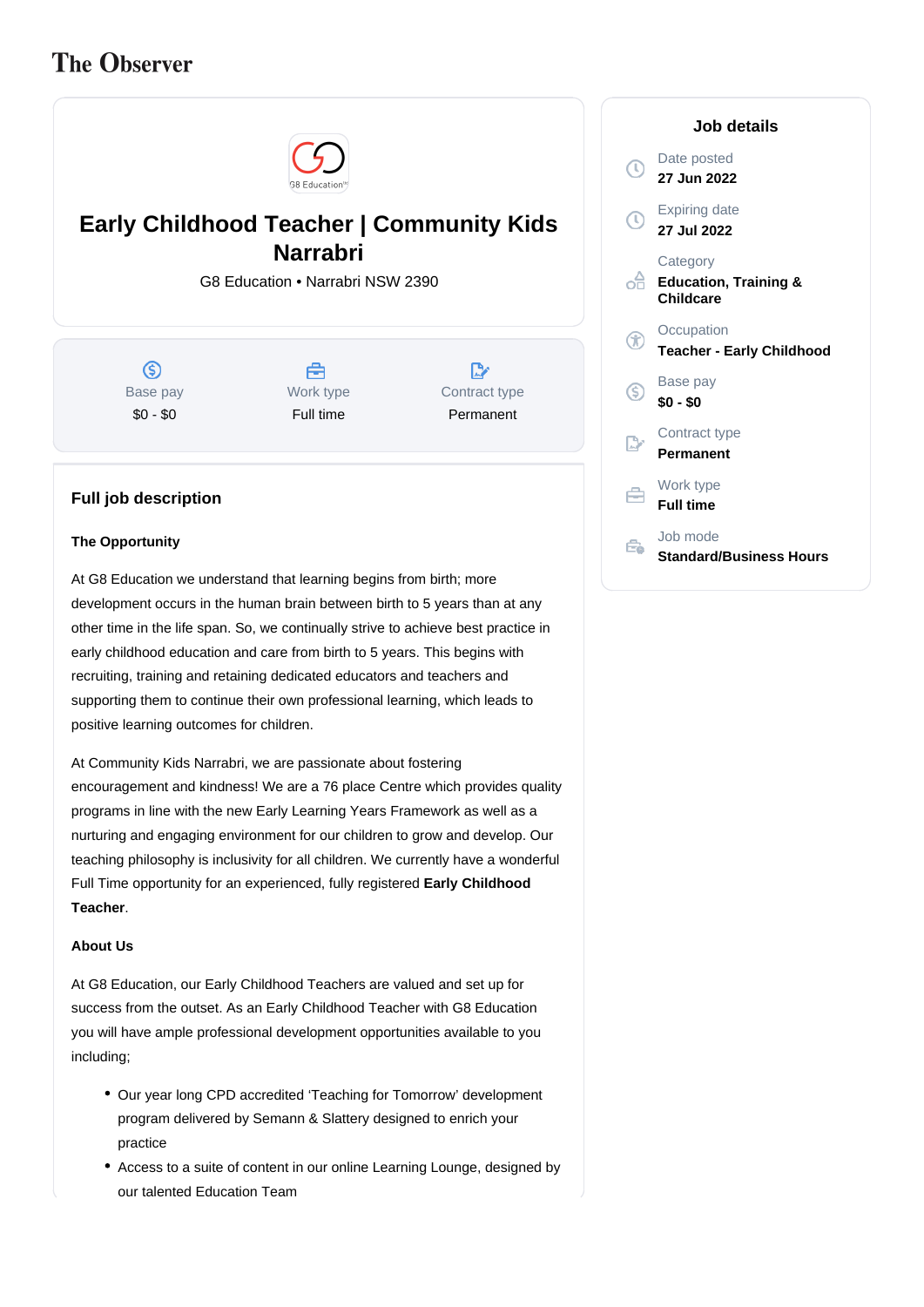- Pedagogical support and guidance from our team of Practice Partners and coaches
- VIT Mentor Program for our Provisional Teachers

 For more information or photos of the Centre please visit: [Community Kids](https://www.communitykids.com.au/childcare-narrabri)  **[Narrabri](https://www.communitykids.com.au/childcare-narrabri)** 

About You

- You will be able to demonstrate an Early Childhood philosophy, supported by an age-responsive approach to teaching and learning,
- You will also share in our commitment to inspiring the children in our care to reach their full potential.

Successful Applicants must hold

- An ACECQA approved Bachelor or Masters of Education (Early Childhood)
- Current Working with Children Check
- Teacher's Registration or eligible to apply

### The Benefits

With more than 450 early learning centres nationwide, G8 Education has the resources to reward your dedication with generous benefits and opportunities to grow:

- Attractive wages well above award
- Sector leading 50% discount off early education and child care fees at any G8 Education Centre for either yourself or 25% for a member of your family
- CPD Accredited 'Teaching for Tomorrow' Development Program exclusively for our teachers run by Semann & Slattery
- A dedicated Early Learning & Education Leadership Team to support you to contribute to the lives of children in their important early years
- 50 hours of NESA approved training available
- Great work life balance with flexible hours available (i.e., 9am-3pm if applicable)
- Access to G8's Online Learning Lounge with more than 70 hours of professional development
- Exclusive access to G8 Education's benefits platform, with discounts to 350+ retailers
- Counselling for team members and their families through Employee Assistance Program (EAP)
- Financial Coaching
- Nutritional consulting

As part of the Team, you will feel appreciated, valued and enjoy a truly supportive and fun work environment.

How to apply: